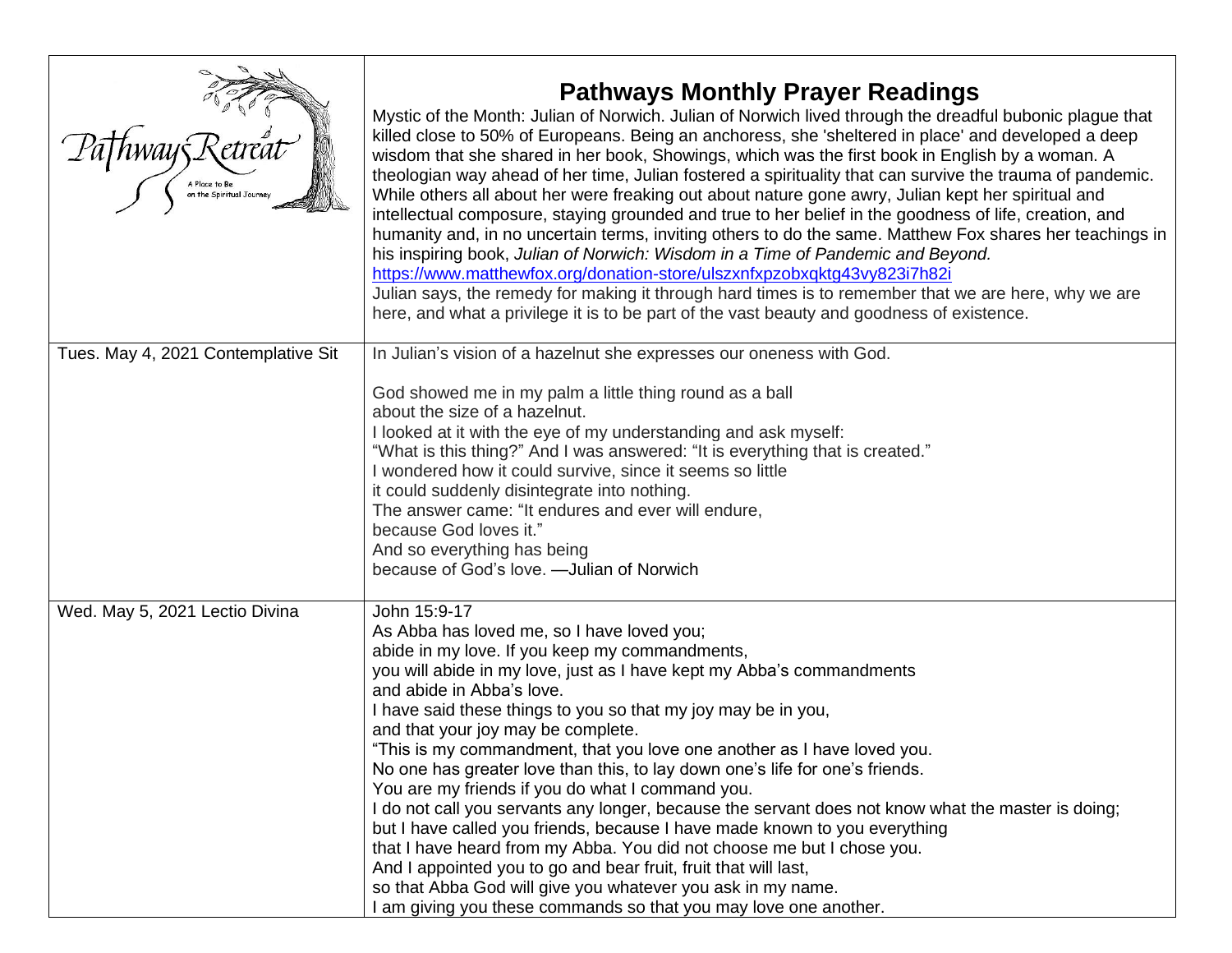| Thur. May 6, 2021 Centering Prayer  | Psalm 98                                                                                               |
|-------------------------------------|--------------------------------------------------------------------------------------------------------|
|                                     | O sing to the Beloved a new song,                                                                      |
|                                     | for Love has done marvelous things!                                                                    |
|                                     | By the strength of your Indwelling Presence,                                                           |
|                                     | we, too, are called to do great things;                                                                |
|                                     | we are set free through Love's forgiveness and truth.                                                  |
|                                     | Yes, your steadfast Love and faithfulness                                                              |
|                                     | are ever-present gifts in our lives.                                                                   |
|                                     | All the ends of the earth have seen                                                                    |
|                                     | the glory of Love's Eternal Flame.                                                                     |
|                                     | Make a joyful noise to the Beloved all the earth;                                                      |
|                                     | break forth into grateful song and sing praises!                                                       |
|                                     | Yes, sing songs of praise extolling Love's way;                                                        |
|                                     |                                                                                                        |
|                                     | lift up your hearts with gratitude and joy!                                                            |
|                                     | Let the voices of all people blend in harmony,                                                         |
|                                     | in unison let the people magnify the Beloved!                                                          |
|                                     | Let the sea laugh, and all that fills it;                                                              |
|                                     | the world and those who dwell in it!                                                                   |
|                                     | Let the waters clap their hands;                                                                       |
|                                     | let the hills ring out with joy                                                                        |
|                                     | Before the Beloved, who radiates Love to all the earth.                                                |
|                                     | For Love reigns over the world with truth and justice                                                  |
|                                     | bringing order and balance to all of Creation.                                                         |
|                                     | -Psalms for Praying, Nan C. Merrill                                                                    |
| Tues May 11, 2021 Contemplative Sit | Julian invented the word oneing in English.                                                            |
|                                     | "In our creation we were knit and oned to God.                                                         |
|                                     | By this we are kept as luminous and noble                                                              |
|                                     | as when we were created.                                                                               |
|                                     | By the force of this precious oneing                                                                   |
|                                     | we love, see, praise, thank                                                                            |
|                                     | and endlessly enjoy our Creator."                                                                      |
|                                     | "Between God and our soulthere is no between." — Julian of Norwich                                     |
|                                     |                                                                                                        |
| Wed. May 12, 2021 Lectio Divina     | John 17:6-11                                                                                           |
|                                     | "I have made your name known to those whom you gave me from the world.                                 |
|                                     | They were yours, and you gave them to me, and they have kept your word.                                |
|                                     | Now they know that everything you have given me is from you; for the words that you gave to me I have  |
|                                     | given to them, and they have received them and know in truth that I came from you; and they have       |
|                                     | believed that you sent me. I am asking on their behalf; I am not asking on behalf of the world, but on |
|                                     | behalf of those whom you gave me, because they are yours.                                              |
|                                     | All mine are yours, and yours are mine; and I have been glorified in them.                             |
|                                     | And now I am no longer in the world, but they are in the world, and I am coming to you.                |
|                                     | Holy Abba, protect them in your name that you have given me, so that they may be one, as we are one.   |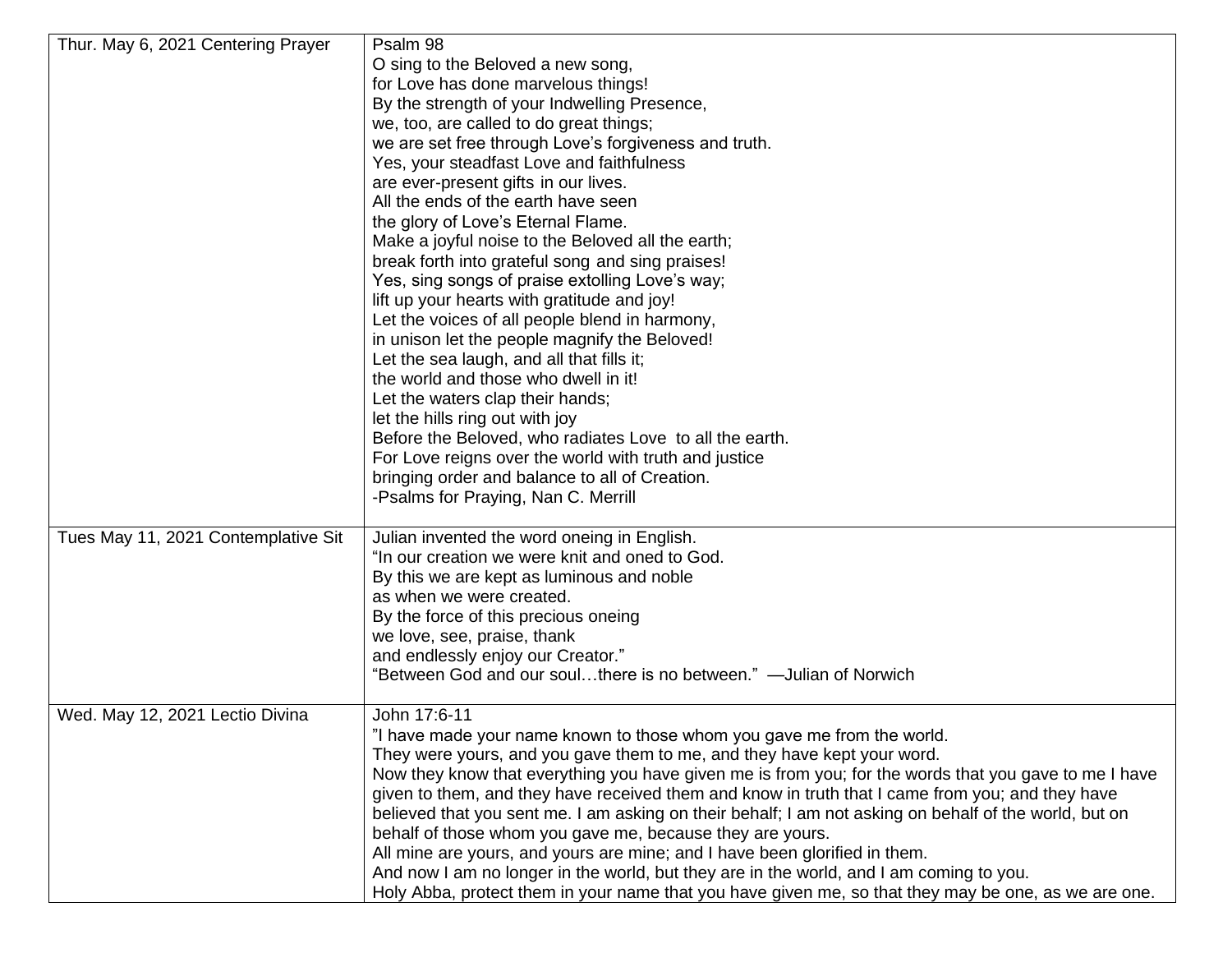| Thur. May 13, 2021 Centering Prayer  | Psalm 1                                                                     |
|--------------------------------------|-----------------------------------------------------------------------------|
|                                      | Blessed are those who                                                       |
|                                      | walk hand-in-hand with goodness,                                            |
|                                      | who stand beside virtue,                                                    |
|                                      | who sit in the seat of truth;                                               |
|                                      | For their delight is in the Spirit of Love,                                 |
|                                      | and in Love's heart they dwell                                              |
|                                      | day and night.                                                              |
|                                      | They are like trees planted                                                 |
|                                      | by streams of water,                                                        |
|                                      | that yield fruit in due season,                                             |
|                                      | and their leaves flourish;                                                  |
|                                      | And in all they do, they give life.                                         |
|                                      | The unloving or not so; they are like dandelions which the wind blows away. |
|                                      | Turning from the Heart of Love they will know suffering in pain.            |
|                                      | They will be isolated from wisdom;                                          |
|                                      | for Love knows the way of truth,                                            |
|                                      | the way of ignorance will perish.                                           |
|                                      |                                                                             |
| Tues. May 18, 2021 Contemplative Sit | The first good thing is the goodness of nature.                             |
|                                      | God is the same thing as nature.                                            |
|                                      | The goodness in nature is God.                                              |
|                                      | God feels great delight to be our Father.                                   |
|                                      | God feels great delight to be our Mother.                                   |
|                                      | We experience a wondrous mix of well and woe.                               |
|                                      | The mingling of both well and distress in us                                |
|                                      | is so astonishing                                                           |
|                                      | that we can hardly tell which state                                         |
|                                      | we or our neighbor are in-                                                  |
|                                      | that's how astonishing it is!" -Julian of Norwich                           |
|                                      |                                                                             |
| Wed. May 19, 2021 Lectio Divina      | John 15:26-27                                                               |
|                                      | "When the Advocate comes,                                                   |
|                                      | whom I will send to you from the Father,                                    |
|                                      | the Spirit of truth who comes from the Father,                              |
|                                      | he will testify on my behalf.                                               |
|                                      | You also are to testify because you have been with me from the beginning."  |
|                                      |                                                                             |
| Thur. May 20, 2021 Centering Prayer  | Psalm 104:24-35                                                             |
| (May 23, Pentecost)                  | The glory of the Radiant One endures forever,                               |
|                                      | For the works of Love are sure.                                             |
|                                      | You are ever-present to us, even as the earth trembles,                     |
|                                      | even as the mountains spew forth ashes and smoke!                           |
|                                      | I will abandon myself into your hands as long as I live;                    |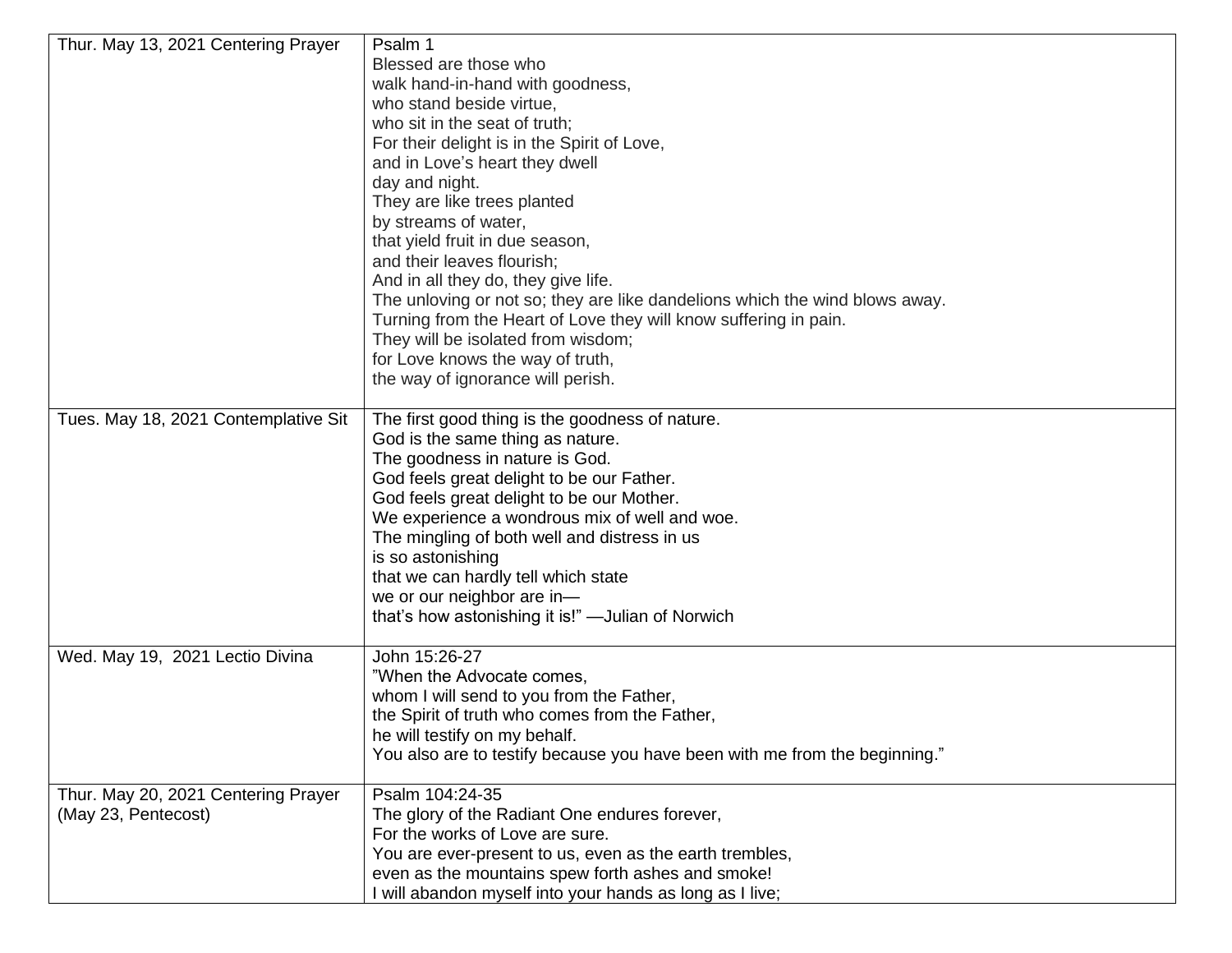|                                      | will sing praise to You while I have breath.                                   |
|--------------------------------------|--------------------------------------------------------------------------------|
|                                      | May my meditations be pleasing to You,                                         |
|                                      | for I rejoice and am glad in You.                                              |
|                                      | May all who feel separated from You                                            |
|                                      | open their hearts to new Life!                                                 |
|                                      | Praise the Creator of the Universe!                                            |
|                                      |                                                                                |
|                                      | Bless the Heart of my heart, O my soul! - Psalms for Praying, Nan C. Merrill   |
| Tues. May 25, 2021 Contemplative Sit | God is all that is good.                                                       |
|                                      | God has created all that is made.                                              |
|                                      | God loves all that God has created.                                            |
|                                      |                                                                                |
|                                      | All those who are on the spiritual path                                        |
|                                      | contain the whole of creation, and the Creator.                                |
|                                      | That is because God is inside us,                                              |
|                                      | and inside God is everything.                                                  |
|                                      | And so whoever loves God                                                       |
|                                      | loves all that is. - - Julian of Norwich                                       |
|                                      |                                                                                |
|                                      | We are all one in love.                                                        |
|                                      | When I look at myself as an individual,                                        |
|                                      | I see that I am nothing.                                                       |
|                                      | It is only in unity with my fellow spiritual seekers                           |
|                                      | that I am anything at all.                                                     |
|                                      | It is this foundation of unity                                                 |
|                                      | that will save humanity. - Julian of Norwich                                   |
|                                      |                                                                                |
| Wed. May 26, 2021 Lectio Divina      | John 3:1-8                                                                     |
|                                      | Now there was a Pharisee named Nicodemus.                                      |
|                                      | He came to Jesus by night and said to him,                                     |
|                                      | "Rabbi, we know that you are a teacher who has come from God;                  |
|                                      | for no one can do these signs that you do apart from the presence of God."     |
|                                      | Jesus answered him, "Very truly, I tell you, no one can see the kingdom of God |
|                                      | without being born from above."                                                |
|                                      | Nicodemus said to him, "How can anyone be born after having grown old?         |
|                                      | Can one enter a second time into the mother's womb and be born?"               |
|                                      | Jesus answered, "Very truly, I tell you, no one can enter the kingdom of God   |
|                                      | without being born of water and Spirit.                                        |
|                                      | What is born of the flesh is flesh, and what is born of the Spirit is spirit.  |
|                                      | Do not be astonished that I said to you, 'You must be born from above.'        |
|                                      | The wind blows where it chooses, and you hear the sound of it,                 |
|                                      | but you do not know where it comes from or where it goes.                      |
|                                      | So it is with everyone who is born of the Spirit."                             |
|                                      |                                                                                |